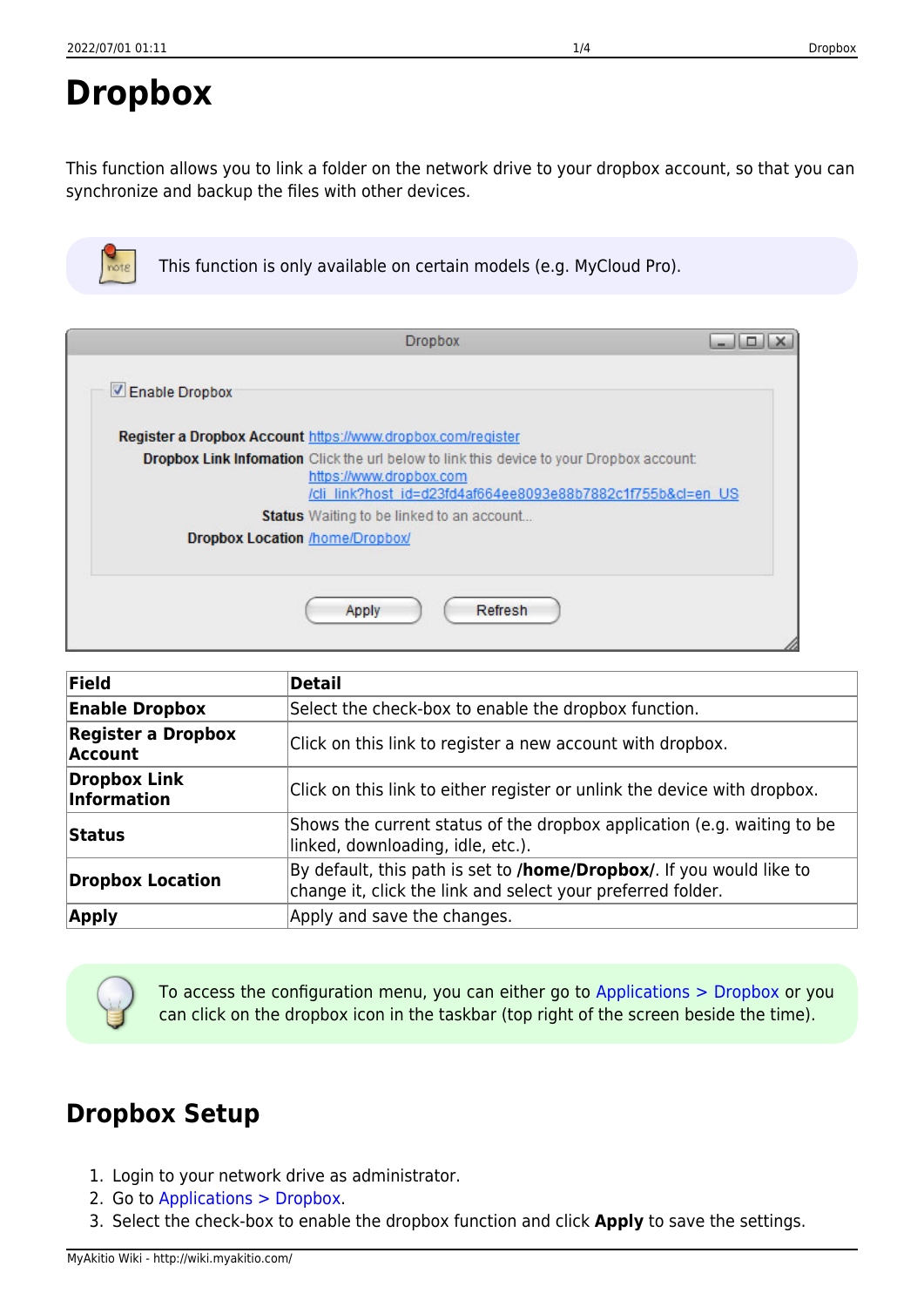| <b>Dropbox</b>                                                                                                                                                                             | $\Box$ |
|--------------------------------------------------------------------------------------------------------------------------------------------------------------------------------------------|--------|
| Enable Dropbox                                                                                                                                                                             |        |
| Register a Dropbox Account https://www.dropbox.com/register                                                                                                                                |        |
| <b>Dropbox Link Information</b> Click the url below to link this device to your Dropbox account:<br>https://www.dropbox.com<br>/cli link?host id=d23fd4af664ee8093e88b7882c1f755b&cl=en US |        |
| <b>Status</b> Waiting to be linked to an account                                                                                                                                           |        |
| <b>Dropbox Location /home/Dropbox/</b>                                                                                                                                                     |        |
| Apply<br>Refresh                                                                                                                                                                           |        |
|                                                                                                                                                                                            |        |

4. By default, the folder that will be synchronized with the dropbox account is located at **/home/Dropbox/**. If you would like to change it, click the link beside **Dropbox Location**, select your preferred folder and apply the settings.

|                | <b>Dropbox</b>                                                                                   |                                                             |
|----------------|--------------------------------------------------------------------------------------------------|-------------------------------------------------------------|
| Enable Dropbox |                                                                                                  |                                                             |
|                |                                                                                                  |                                                             |
|                | Register a Dropbox Account https://www.dropbox.com/register                                      |                                                             |
|                | <b>Dropbox Link Infomation</b> Click the url below to link this device to your Dropbox account:  |                                                             |
|                | https://www.dropbox.com                                                                          |                                                             |
|                |                                                                                                  | /cli link?host id=d23fd4af664ee8093e88b7882c1f755b&cl=en_US |
|                | Status Waiting to be linked to an account                                                        |                                                             |
|                | <b>Dropbox Location /home/Dropbox/</b>                                                           |                                                             |
|                |                                                                                                  |                                                             |
|                |                                                                                                  |                                                             |
|                | Refresh<br>Apply                                                                                 |                                                             |
|                |                                                                                                  |                                                             |
|                | 5. Click on the link beside Dropbox Link Information to link the device to your dropbox account. |                                                             |
|                | <b>Dropbox</b>                                                                                   | $  D $                                                      |
|                |                                                                                                  |                                                             |
| Enable Dropbox |                                                                                                  |                                                             |
|                |                                                                                                  |                                                             |
|                | Register a Dropbox Account https://www.dropbox.com/register                                      |                                                             |
|                | <b>Dropbox Link Infomation</b> Click the url below to link this device to your Dropbox account:  |                                                             |

| <b>Status</b> Waiting to be linked to an account |
|--------------------------------------------------|
|                                                  |
|                                                  |
|                                                  |
|                                                  |
|                                                  |

6. Sign in to your dropbox account.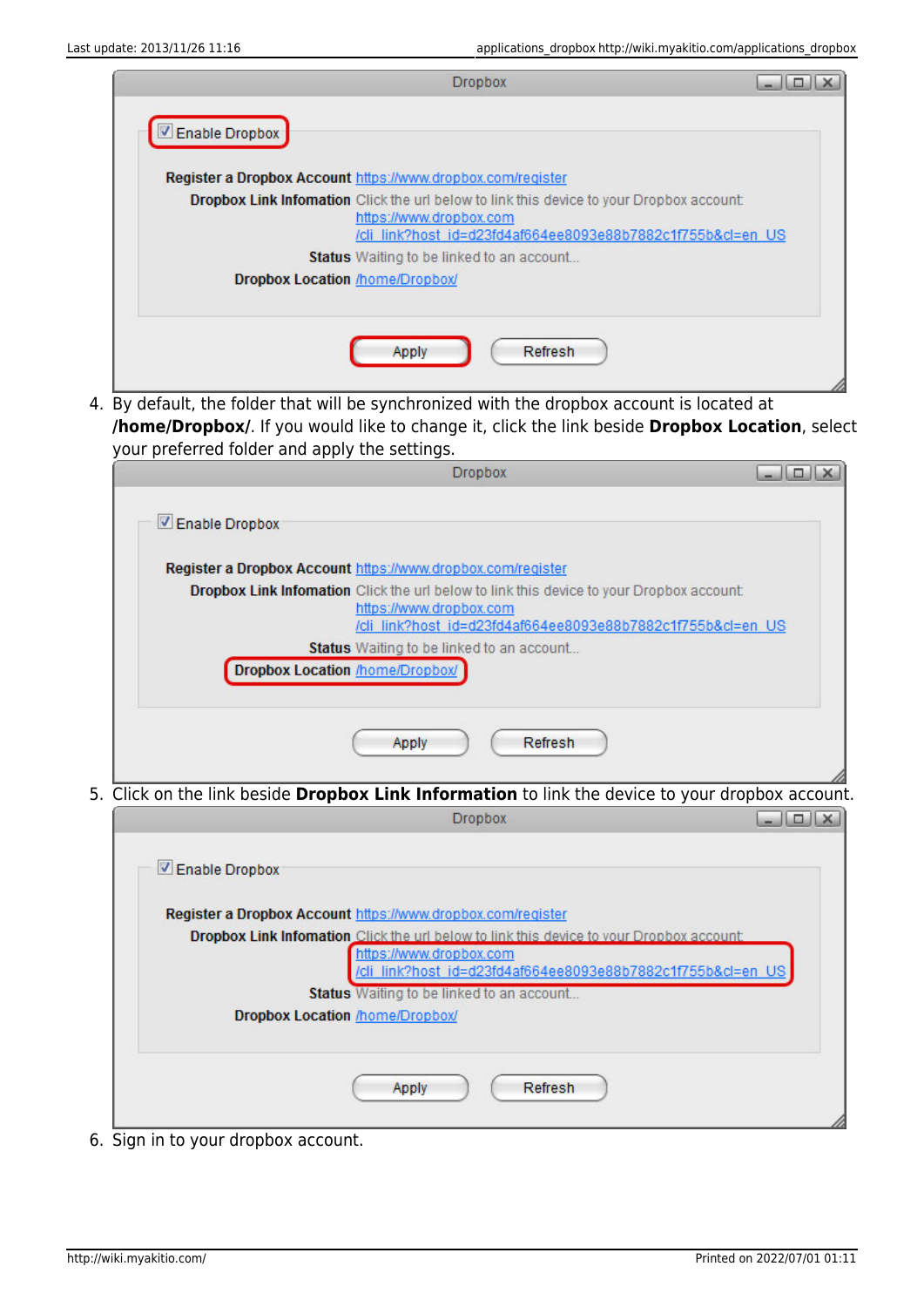| t https://www.dropbox.com/login?cont=https%3A//www.dropt ρ - Α α σ | Dropbox - Sign in<br>$\times$               | $\mathbf{x}$<br>$\qquad \qquad \Box$<br>$\blacksquare$<br>命众怨 |
|--------------------------------------------------------------------|---------------------------------------------|---------------------------------------------------------------|
|                                                                    |                                             |                                                               |
|                                                                    | Sign in                                     | (or create an account)                                        |
|                                                                    | Email<br>Password                           |                                                               |
|                                                                    | $\Box$ Remember me<br>Forgot your password? | Sign in                                                       |

7. Enter the password to your dropbox account to confirm and link the device to your account.

| <b>Example 1</b> Enter your Dropbox password to link this host to your account. |               |
|---------------------------------------------------------------------------------|---------------|
| Password:                                                                       |               |
|                                                                                 | <b>Submit</b> |
| 8. The device is now linked to your dropbox account.                            |               |

Your computer was successfully linked to your account.

9. Go back to [Applications > Dropbox](#page-0-0). The information beside **Dropbox Link Information** should now show that your device is linked to dropbox. If in the future you would like to unlink it, click on the link **Unlink this device**.

|                                        | <b>Dropbox</b>                                                       |  |
|----------------------------------------|----------------------------------------------------------------------|--|
| Enable Dropbox                         |                                                                      |  |
|                                        | Register a Dropbox Account https://www.dropbox.com/register          |  |
|                                        | <b>Dropbox Link Infomation</b> This device is linked to the Dropbox. |  |
|                                        | Unlink this gevice                                                   |  |
|                                        | <b>Status</b> Downloading file list                                  |  |
| <b>Dropbox Location /home/Dropbox/</b> |                                                                      |  |
|                                        |                                                                      |  |
|                                        | Refresh<br>Apply                                                     |  |
|                                        |                                                                      |  |

10. Click **Refresh** to update the status and see how long it takes for all the files to synchronize.